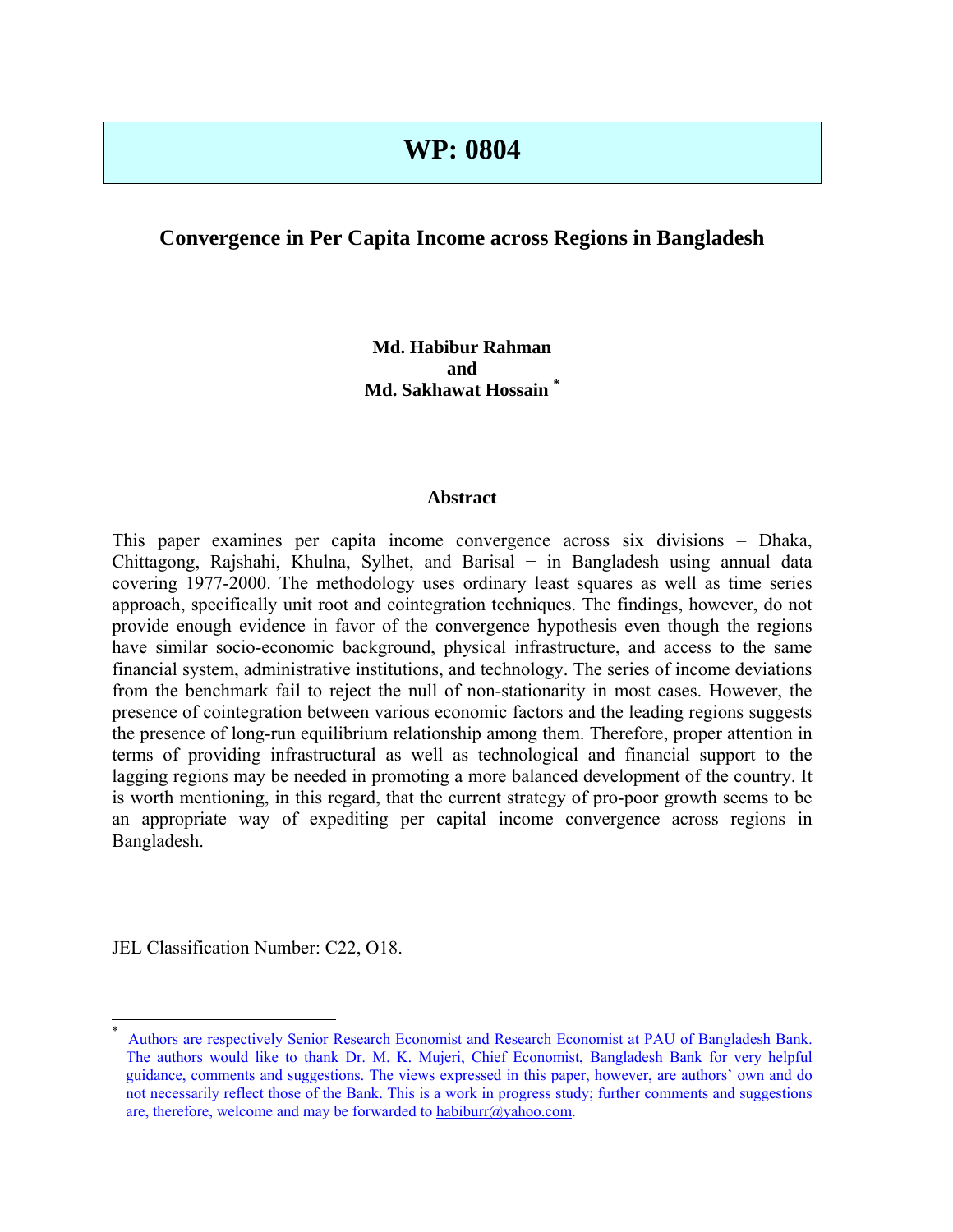#### **Convergence in Per Capita Income across Regions in Bangladesh**

## **1. Introduction**

The doctrine of income convergence led by Solow asserts that economically lagging regions will grow faster than the advanced ones and ultimately will catch up overtime. The neoclassical growth models have some special properties that ultimately ensure the convergence in per capita output (Solow 1956). Exogenous technological change, diminishing returns to capital accumulation (supported by '*Inada Conditions'*), and concave production possibilities are certain features that lead to the convergence in the neoclassical model. On the other hand, new growth theorists strongly dispute the possibility of any convergence in per capita output (e.g. Romer 1986, Lucas 1988). The framework of the models developed in this tradition has some particular features that prevent any convergence in income per capita.

The empirical evidence on the issue of income convergence is mixed, depending upon model characteristics, underlying assumptions, and the nature of data (e.g. cross section or time series). Studies using cross-section data generally provide evidence in support of the convergence hypothesis across nations (see, Baumol 1986, Dowrick and Nguyen 1989, Barro and Sala-I-Martin 1991, 1992, 1995, Mankiw, Romer and Weil 1992, Cashin, et al. 1996, Taylor 1999, Hossain 2006, Rahman 2006). On the other hand, studies based on time series data, usually do not support convergence (Bernard and Durlauf 1995, Quah 1992, Alvi and Rahman 2005)

This paper tests the existence of per capita income convergence across six divisions i.e., Dhaka, Chittagong, Rajshahi, Khulna, Sylhet, and Barisal of Bangladesh using annual data during 1977-2000. The simple OLS as well as sophisticated unit-root and co-integration approaches have been applied to test the convergence hypothesis. In this context, testing the convergence hypothesis across regions rather than across nations is more appropriate because there are smaller differences in technology, tastes, culture, and institutions across regions within a country than across nations. Although the findings of this paper do not support the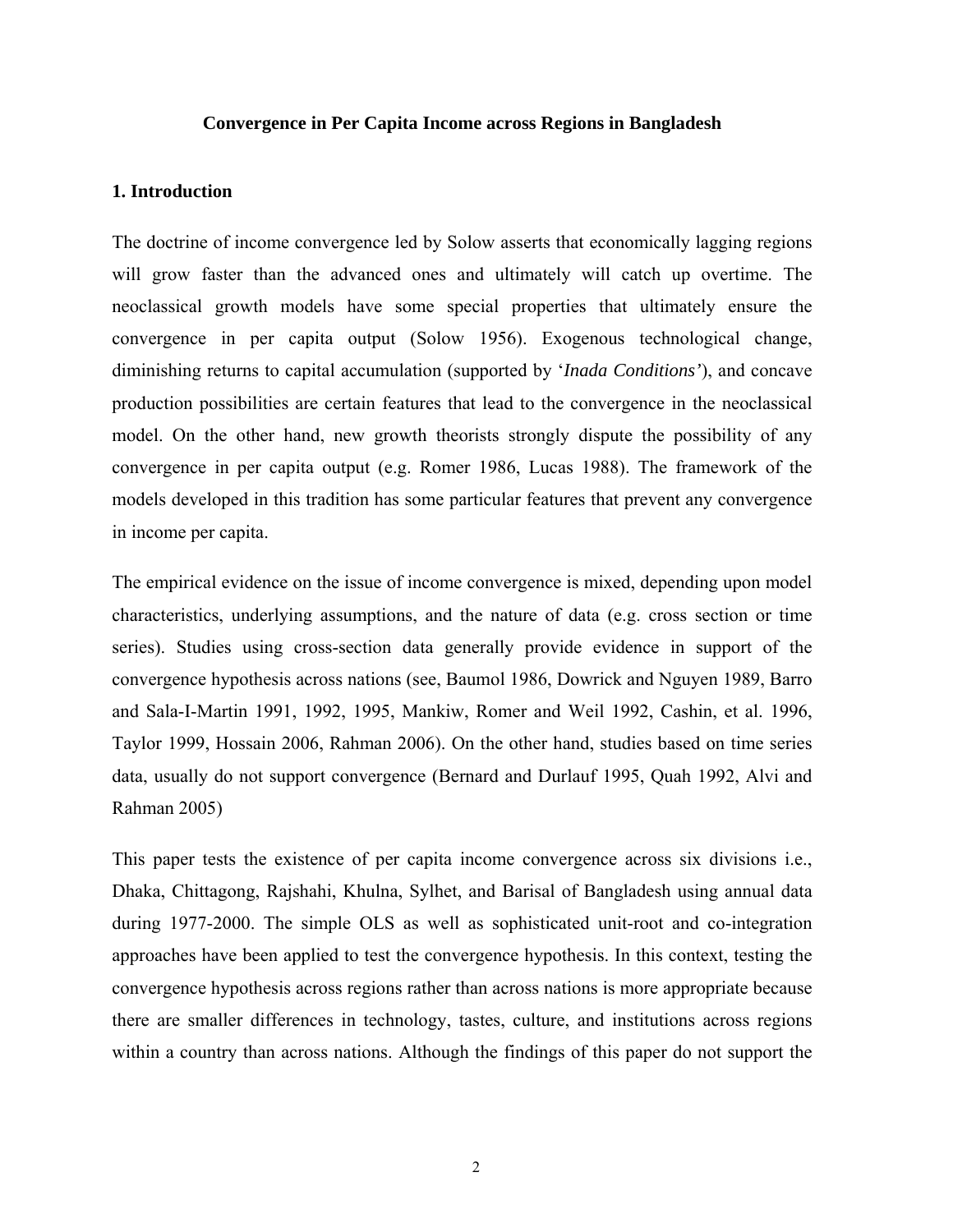convergence hypothesis, it suggests the existence of a common deterministic trend across the leading regions.

#### **2. Literature Review**

The existing literature on the issue of income convergence falls into two broad groups. One group reports the existence of convergence basically using cross section investigation while the other group finds no convergence mainly based on time series data.

Baumol (1986) used Madison's data covering the period 1870-1979 to test the convergence among 16 industrialized countries. He regressed output growth on a constant and an initial income that ended up with very strong evidence of convergence. His findings were questioned by De Long (1988). He showed that Baumol's findings were mostly spurious due to sample selection bias and measurement error. Dowrick and Nguyen (1989) investigated the convergence condition for OECD countries and examined if such convergence could be explained by differences in the rate of growth of factor intensities or by total factor productivity (TFP). They used the cross sectional definition of convergence ( $\beta$ -convergence) and found evidence of income convergence among the OECD economies dominantly accounted by the differences in TFP catch-up and, in some cases, by differences in the rate of growth of factor intensities. The study ended up with convincing evidence in favor of convergence.

Barro and Sala-I-Martin (1992, 1995), in their significant empirical studies based on the cross section approach of convergence ended up with findings in favor of convergence. They tested convergence across different states of the United States, the prefectures of Japan, and across the regions of eight European countries. They found evidence of absolute βconvergence is the norm for these regional economies. They reported their findings as an evidence of absolute convergence by saying that (1995, p. 413),

"…… *poor regions of these countries tend to grow faster per capita than the rich ones. The convergence is absolute because it applies when no explanatory variables other than the initial value of per capita product or income is held constant."*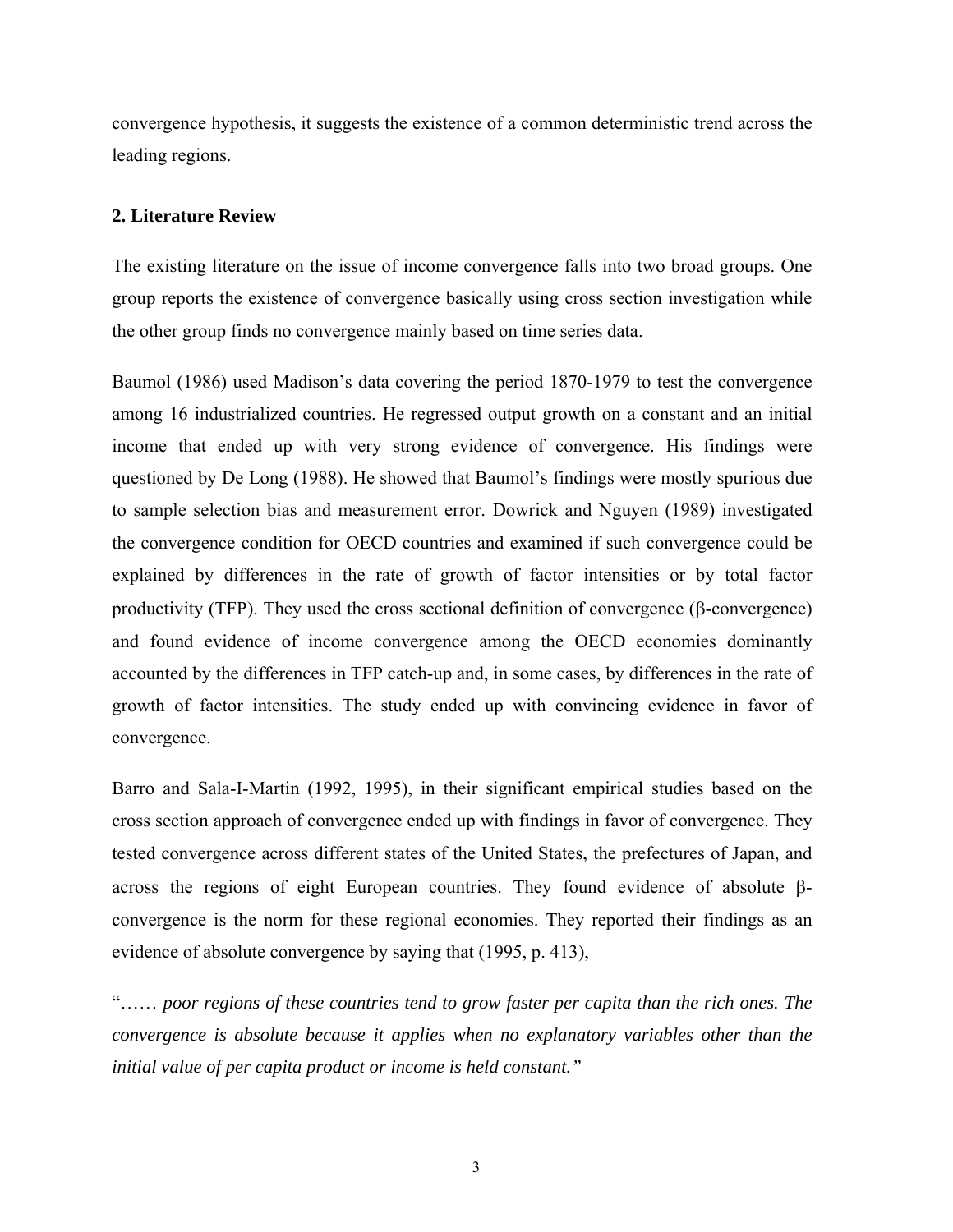They also analyzed the trends in net migration along with the convergence tendency and found some evidence, although not definite, that net migration has some role in the convergence story.

Taylor (1999) found convergence pattern in his sample of a group of seven countries in an alternative setting of neoclassical model termed as 'open-economy factor accumulation model' that allows capital and labor migration. In another paper, Mankiw et al. (1992) found evidence of conditional convergence in the sense that such convergence is evident for all sample groups when they controlled for investment, growth of the working age population, and school enrollment. One recent paper by Martin and Mitra (2001) used panel data in their study of testing convergence that also ended up with findings in favor of convergence.

Time series studies, however, have different conclusions where convergence is harder to come by. Bernard and Durlauf (1995, 1996) and Quah (1992) suggest that time series data do not support convergence. Bernard and Durlauf (1995) used Johansen's co-integration method to test the convergence of per capita income across 15 OECD countries. They argue that cross-sectional convergence is a weaker notion because such tests tend to spuriously reject the non-convergence hypothesis when economies have different long run steady states. Unlike the findings of cross-section studies, their investigation fails to reject the null hypothesis of no convergence across 15 OECD countries. However, they do find evidence of substantial cointegration indicating the presence of some common long-run factors that jointly determine output growth.

A recent study by Alvi and Rahman (2005) examines income convergence across U.S. regions for the period 1929-2002 using unit root and cointegration techniques. Their findings also suggest non-convergence in per capita incomes across U.S. regions even when endogenous breakpoints are included. Interestingly, they find evidence of cointegration among technology and incomes in the leading regions, but not in the lagging ones, identifying technology as a factor that contributes to the lack of convergence. There are only a few studies (e.g, Hossain 2006, Rahman 2006) that attempt to investigate the issue of per capita income convergence across regions of Bangladesh. While Hossain (2006) tests for β or conditional β convergences across the regions based on single country (Bangladesh) data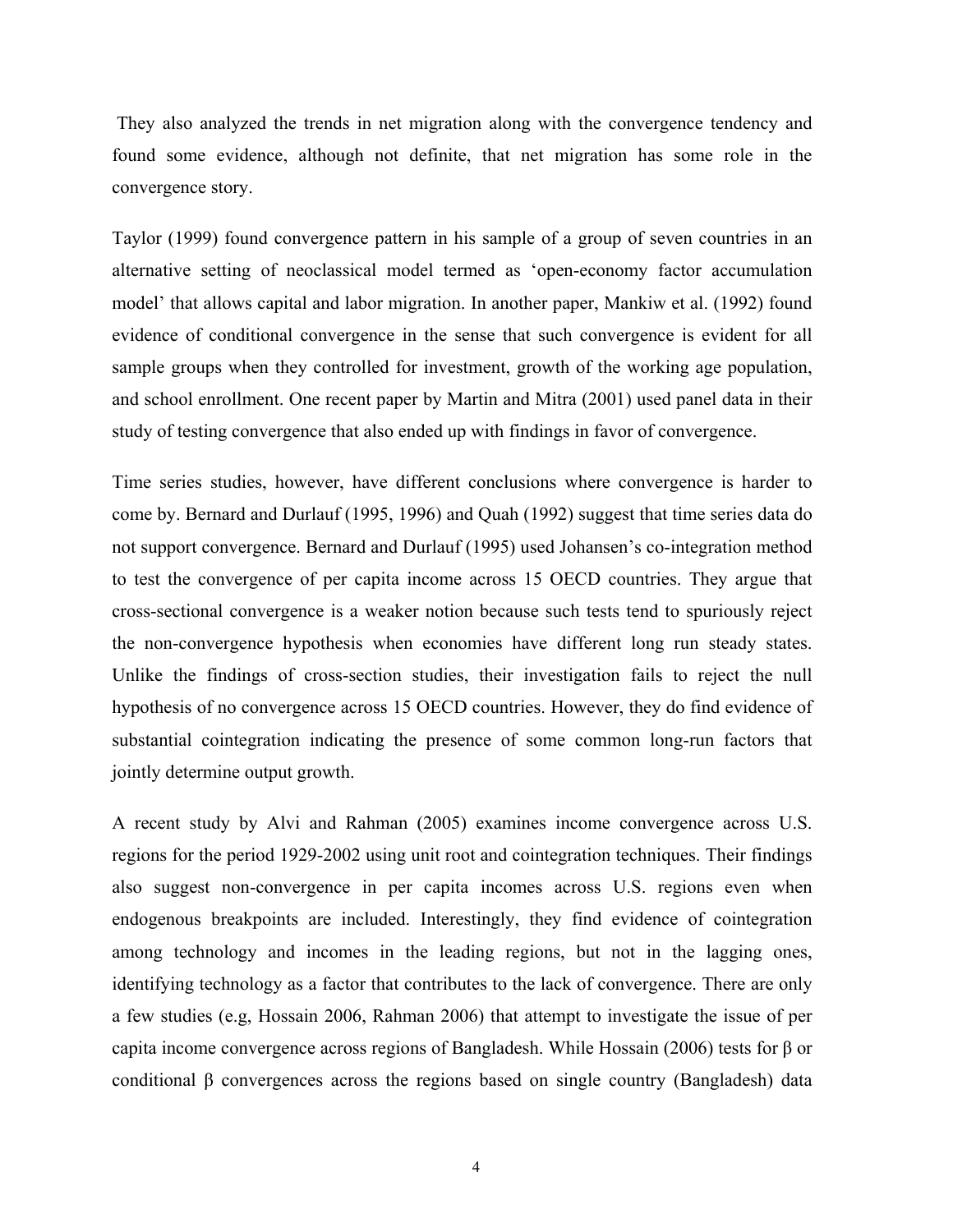during 1982-1997, Rahman (2006) tests only conditional β convergence across regions for a group of countries including Bangladesh based on panel data during 1960-2000. Both the studies find convincing evidence of either β or conditional β convergences across regions in Bangladesh.

## **3. Theoretical Background and Methodology**

#### **The Neoclassical Framework**

A production function of the following form is usually used to represent a typical neoclassical growth model:

$$
Y_t = A_t F(K_t, L_t)
$$
 (1)

where,

 $Y_t$  = output at time t,  $A_t$  = technology at time t,  $K_t$  = level of physical capital at time t, and  $L_t$  = level of labor at time t.

The neoclassical theorists assume the following properties for the above production function.

1.  $F(\bullet)$  is concave in K and L that implies a positive and diminishing marginal productivity of each input.

 $F_k(\bullet) > 0$  and  $F_{kk}(\bullet) < 0$  for all K>0 and L>0;

 $F_L(\bullet) > 0$  and  $F_{LL}(\bullet) < 0$  for all K>0 and L>0.

- 2.  $F(\bullet)$  exhibits constant returns to scale. F( $\delta K$ ,  $\delta L_t$ ) =  $\delta$ . F( $K_t$ ,  $L_t$ ) for all  $\delta$ >0.
- 3. F(•) satisfies *Inada Conditions*:

Lim <sub>k→0</sub> (F<sub>k</sub>) => Lim <sub>L→0</sub> (F<sub>L</sub>) =>  $\infty$ Lim <sub>k→∝</sub> (F<sub>k</sub>) => Lim <sub>L→∝</sub> (F<sub>L</sub>) => 0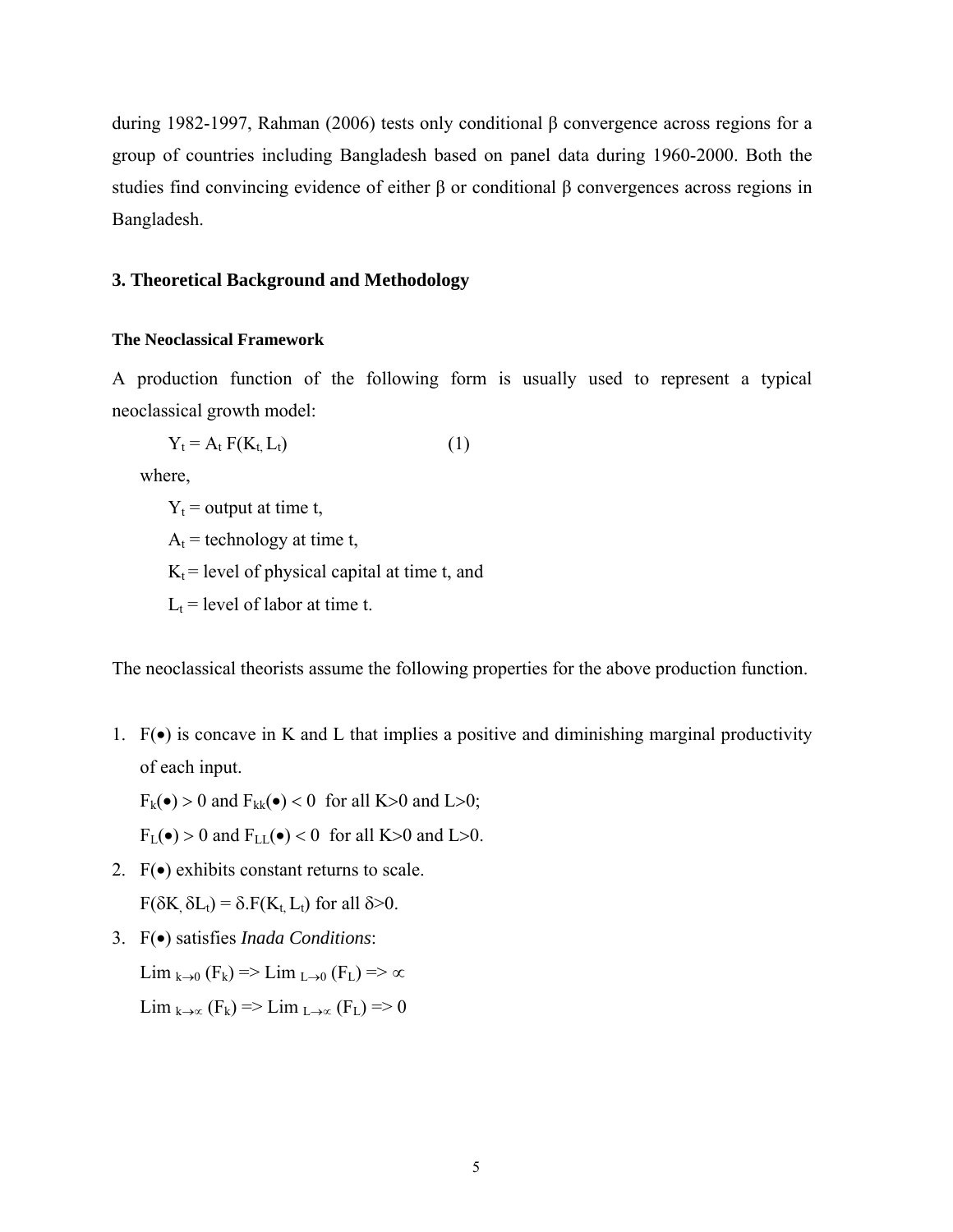#### **The Convergence Hypothesis**

The conditional convergence hypothesis of the neoclassical model stipulates that in the long run all economies will converge to their path of steady state growth conditioned by savings and population. So, the prediction of this hypothesis is that other things being equal, the lagging poor economies would tend to grow faster than the rich economies and hence catch up in the long run.

The concept of convergence has two interpretations:

β**-Convergence**: The concept of β-convergence is related to studies with cross section samples. A group of countries is said to be consistent with β-convergence if there exists a negative relationship between per capita income and subsequent growth rate in per capita income over the next several years.

Consider the following equation:

$$
\hat{y}_{i,t} = \alpha + \beta y_{i,0} + \varepsilon_{i,t} \tag{2}
$$

where,

 $\hat{y}$  *i*,  $t =$  Average per capita income growth rate of ith economy over period 0-t, and

 $Y_{i,0}$  = Initial per capita income in ith economy.

Any negative value of  $\beta$  in the above regression equation confirms the presence of income convergence across the nations under consideration.

σ**-Convergence**: This is related to studies of time series samples. A group of economies is said to be consistent with  $\sigma$ -convergence if the per capita income deviations among the economies in that group tend to decline or approach zero over time.

Between the two versions of convergence, as defined above, this paper intends to pursue σconvergence test based on the following definitions of convergence and common trends provided by Bernard and Durlauf (1995, p.99):

#### **i. Convergence in multivariate output**

Countries  $i=1, 2, \ldots, n$  are said to converge in output if the long-run forecasts of output differences tend to zero as forecasting time horizon tends to infinity.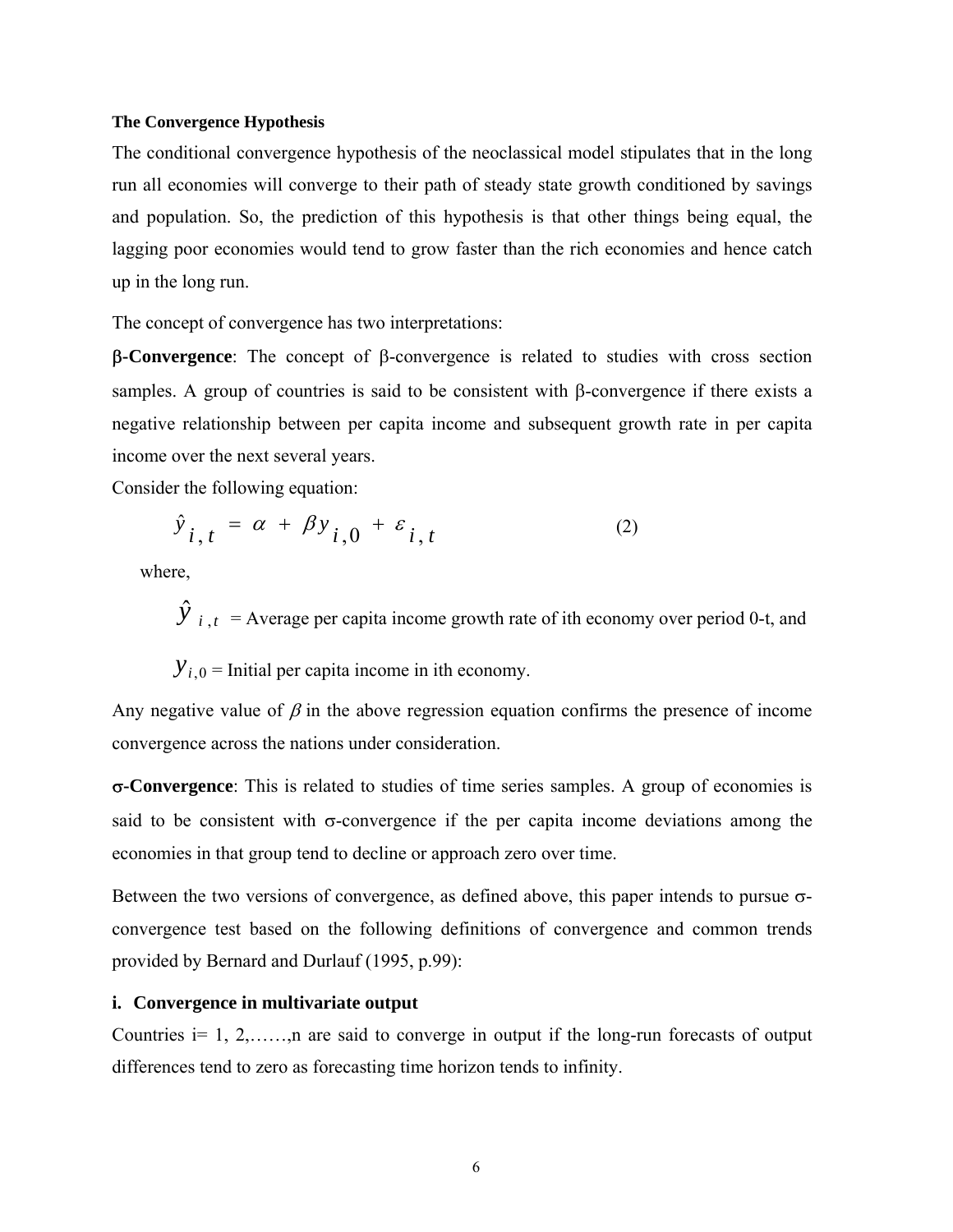$\lim_{s \to \infty} E_t(y_{1,t+s} - y_{i,t+s}) = 0$  for all I≠1 (3)

where,

 $y_{1,t+s}$  = Income per capita in the reference economy, and

 $Y_{i,t+s}$  = Income per capita in the ith economy.

In terms of cointegration literature, the above definition of convergence will be satisfied if the series of income deviations from a benchmark is a mean zero stationary process. Bernard and Durlauf (1995, p.99) put the above definition in the following way: "*In order for countries I and j to converge ……… their outputs must be cointegrated with cointegrating vector [1, -1]. Additionally, if the output series are trend stationary, then the definitions imply that the time trends for each country must be the same.*" Therefore, per capita income in two regions are said to be converged if and only if the deviation between the series is stationary.

#### **4. Common trends in multivariate output**

The per capita income in countries  $i=1, 2, \ldots, n$  is said to have a common trend if we fail to reject the null of unit root in deviations and they are cointegrated in levels.

Note that the above definition of convergence in output is quite different than that of cross section case. In this respect, we could refer to Bernard and Durlauf (1995, p.100),

*"… definition of convergence is substantially different from that employed by Baumol et al. who have defined convergence to mean that there is a negative cross section correlation between initial income and growth, thereby inferring long-run output behavior from crosssection behavior."*

They also mentioned that the studies of convergence by directly examining the time-series properties of various output series place the convergence hypothesis in an explicitly dynamic and stochastic environment.

## **5. Data and Methodology**

The annual data on personal per capita income (i.e., total personal income divided by total mid year population) at current factor cost from the Statistical Year Book of Bangladesh Bureau of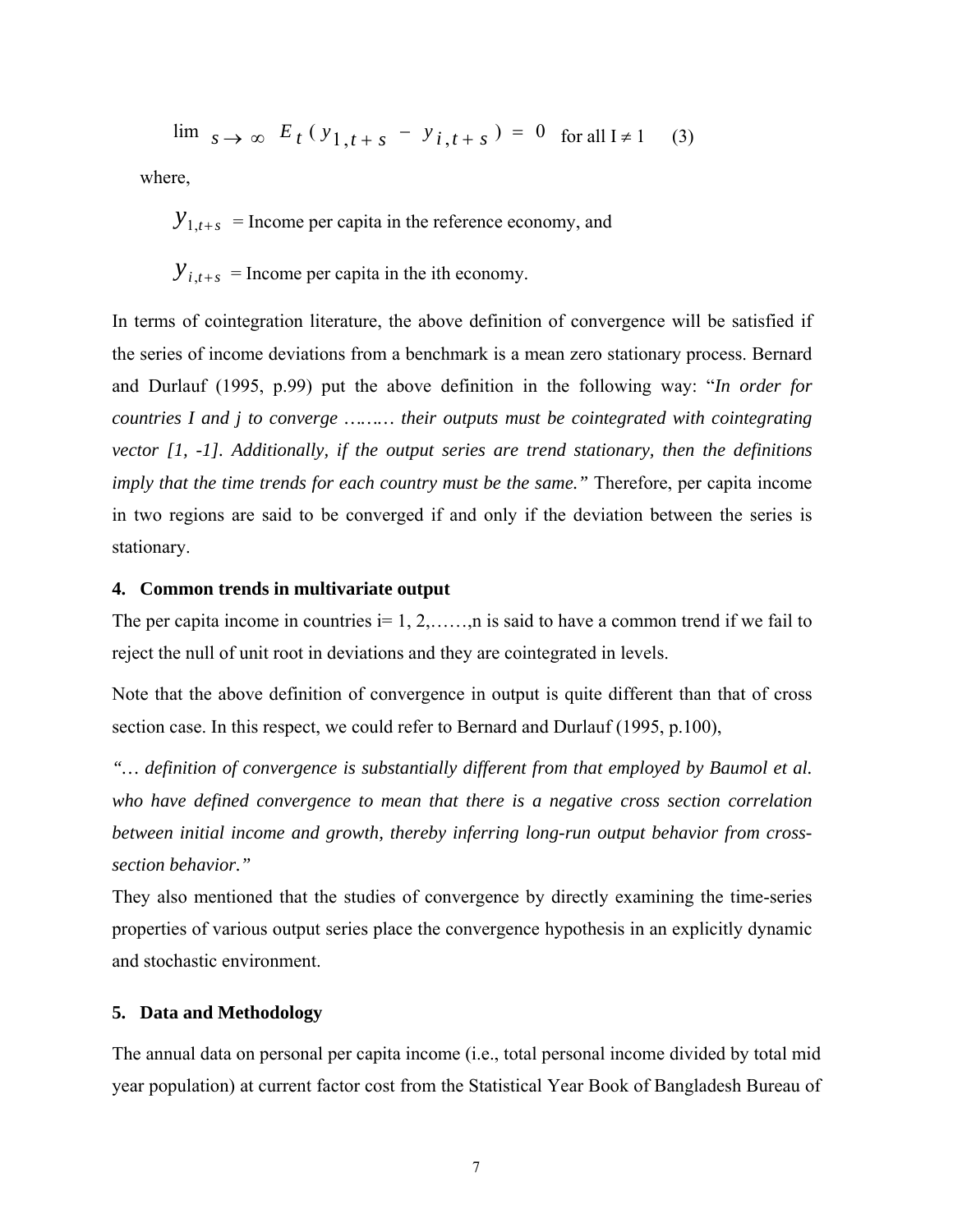Statistics (BBS) for the period 1977-2000 have been used in this study. The data on divisional per capita income during the period indicate that Chittagong<sup>1</sup> division ranks top with mean per capita income of Tk. 6.43 thousand followed by Barisal, Khulna, Sylhet, Dhaka and Rajshahi with mean per capita incomes of Tk. 5.97 thousand, Tk. 5.96 thousand, Tk. 5.69 thousand, Tk. 5.54 thousand, and Tk. 4.98 thousand respectively. Given that the average per capita income during 1977-2000 for all divisions is Tk. 5.76 thousand, three divisions namely Chittagong, Barisal, and Khulna are considered to be the leaders while the remaining three divisions namely Sylhet, Dhaka, and Rajshahi are treated as laggers (Table 1). Accordingly, it has been observed that divisional per capita income deviations from the benchmarks (i.e., average income) remain mostly positive for the leaders and mostly negative for the laggers (Figure 1).

| Division/region     | <b>Mean (000 Tk.)</b> | Rank           | <b>Remarks</b> |
|---------------------|-----------------------|----------------|----------------|
| Chittagong          | 6.43                  | 1              |                |
| Barisal             | 5.97                  | $\overline{2}$ | Leaders        |
| Khulna              | 5.96                  | 3              |                |
| Average (benchmark) | 5.76                  |                |                |
| Sylhet              | 5.69                  | $\overline{4}$ |                |
| Dhaka               | 5.54                  | 5              | Laggers        |
| Rajshahi            | 4.98                  | 6              |                |

**Table 1: Ranking of Division/Region using Per-capita Income** 

*Source: Statistical Year Book of Bangladesh Bureau of Statistics (BBS), Various Issues*

The data on factors affecting per capita income convergence, namely private sector credit as a percent of GDP, use of agricultural machinery and tractors, electric power consumption, fertilizer consumption, adult literacy rate, gross capital formation as percent of GDP, and value added in agriculture, industry and services sectors as shares of GDP have been taken from World Development Indicators of World Bank.

<span id="page-7-0"></span><sup>|&</sup>lt;br>|<br>| <sup>1</sup> Excludes Chittagong Hill Tracts, considered as an outlier in the present study because of very high per capita income.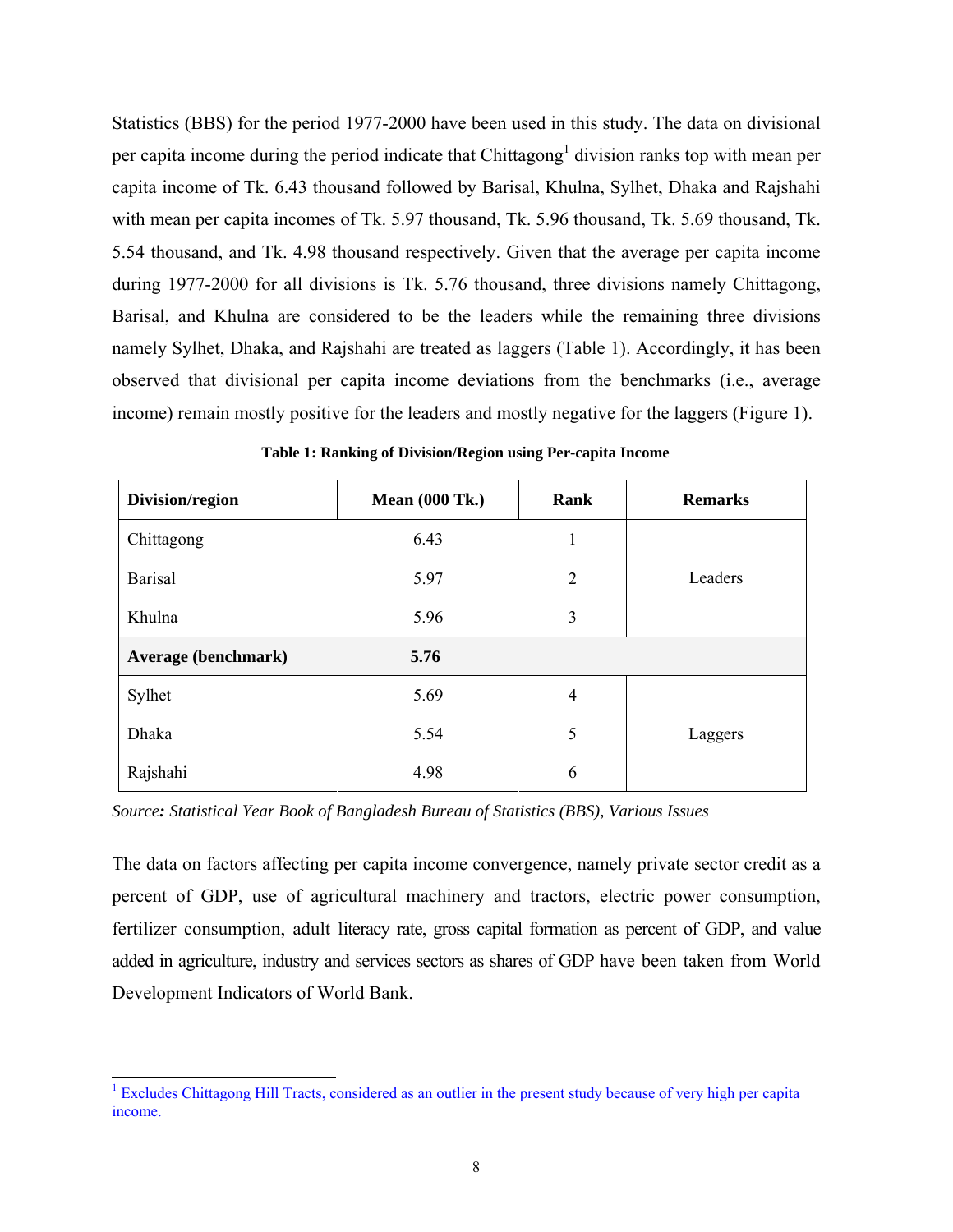The preliminary analysis of data used in the present study indicates that three divisional per capita income series (Chittagong, Sylhet, and Rajshahi) are purely non-stationary meaning to have unit root and the remaining three divisional per capita income series (Dhaka, Barisal, and Khulna) are trend stationary while factors affecting convergence series are all non-stationary with unit root (Table [2](#page-8-0)). $<sup>2</sup>$ </sup>

|                                            | without trend |           | with trend  |            |           |             |                 |
|--------------------------------------------|---------------|-----------|-------------|------------|-----------|-------------|-----------------|
| <b>Series</b>                              | <b>ADF</b>    | <b>PP</b> | <b>KPSS</b> | <b>ADF</b> | <b>PP</b> | <b>KPSS</b> | <b>Decision</b> |
| Per-capita income (in current factor cost) |               |           |             |            |           |             |                 |
| Dhaka division (dha y)                     | I(1)          | I(1)      | I(1)        | I(1)       | I(0)      | I(0)        | $I(0)^*$        |
| Chittagong division (ctg y)                | I(1)          | I(1)      | I(1)        | I(1)       | I(1)      | I(1)        | I(1)            |
| Khulna division (khu y)                    | I(1)          | I(1)      | I(1)        | I(1)       | I(0)      | I(0)        | $I(0)^*$        |
| Rajshahi division (raj y)                  | I(1)          | I(1)      | I(1)        | I(1)       | I(0)      | I(1)        | I(1)            |
| Barisal division (bar y)                   | I(1)          | I(1)      | I(1)        | I(0)       | I(0)      | I(0)        | $I(0)$ *        |
| Sylhet ivision (syl y)                     | I(1)          | I(1)      | I(1)        | I(1)       | I(0)      | I(1)        | I(1)            |
| Average (avg_y)                            | I(1)          | I(1)      | I(1)        | I(1)       | I(0)      | I(0)        | $I(0)^*$        |
| <b>Factors affecting convergence</b>       |               |           |             |            |           |             |                 |
| Private sector credit (% of GDP)           | I(1)          | I(1)      | I(1)        | I(1)       | I(1)      | I(0)        | I(1)            |
| Agricultural machinery, tractors           | I(1)          | I(0)      | I(1)        | I(1)       | I(0)      | I(1)        | I(1)            |
| Electric power consumption                 | I(1)          | I(1)      | I(1)        | I(1)       | I(1)      | I(1)        | I(1)            |
| Fertilizer consumption                     | I(1)          | I(1)      | I(1)        | I(1)       | I(1)      | I(0)        | I(1)            |
| Literacy rate, adult $(\% )$               | I(1)          | I(1)      | I(1)        | I(1)       | I(0)      | I(1)        | I(1)            |
| Agriculture, value added (% of GDP)        | I(1)          | I(1)      | I(1)        | I(1)       | I(1)      | I(0)        | I(1)            |
| Industry, value added (% of GDP)           | I(1)          | I(1)      | I(1)        | I(1)       | I(1)      | I(0)        | I(1)            |
| Services, value added (% of GDP)           | I(1)          | I(1)      | I(1)        | I(1)       | I(1)      | I(1)        | I(1)            |
| Gross capital formation (% of GDP)         | I(1)          | I(1)      | I(1)        | I(1)       | I(1)      | I(0)        | I(1)            |

**Table 2: Unit-Root Tests for Individual Series** 

Notes:

1. I(1) = unit-root, I(0) = stationary, and I(0)<sup> $*$ </sup> = trend stationary.

2. Lag length for ADF tests are decided based on Akaike's information criterion (AIC).

3. Maximum bandwidths for PP and KPSS test are decided based on Newey-West (1994).

4. All tests are performed on the basis of 5% significance level.

With a view to investigating the hypothesis of convergence in per capita income across regions in Bangladesh empirical analysis of the study would, therefore, focus on:

<span id="page-8-0"></span> $\frac{1}{2}$ <sup>2</sup> Three alternative unit root tests (ADF, PP, and KPSS) are used in deciding stationarity of the series.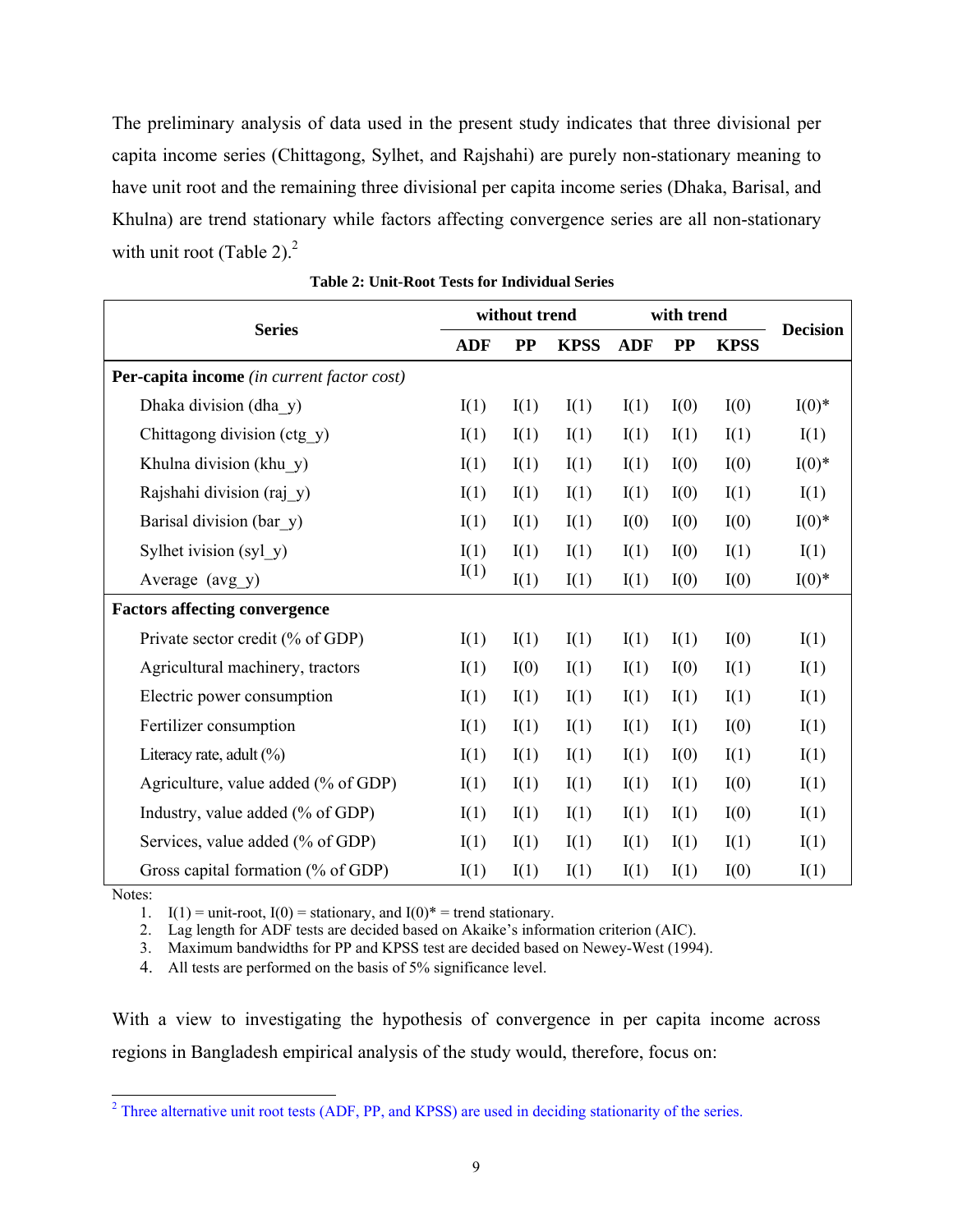- (i) Testing convergence (i.e., β-Convergence) using OLS method;
- (ii) Identifying ARIMA for all the series in levels as well as in deviations and testing convergence (i.e., σ-Convergence) based on unit root test; and
- (iii) Testing cointegration among the series under consideration.





## **5. Empirical Results**

# **Testing Convergence (i.e.,** β**-Convergence) using OLS**

The use of OLS is basically related to the concept of β-convergence where a group of countries is said to be consistent with β-convergence if there exists a negative relationship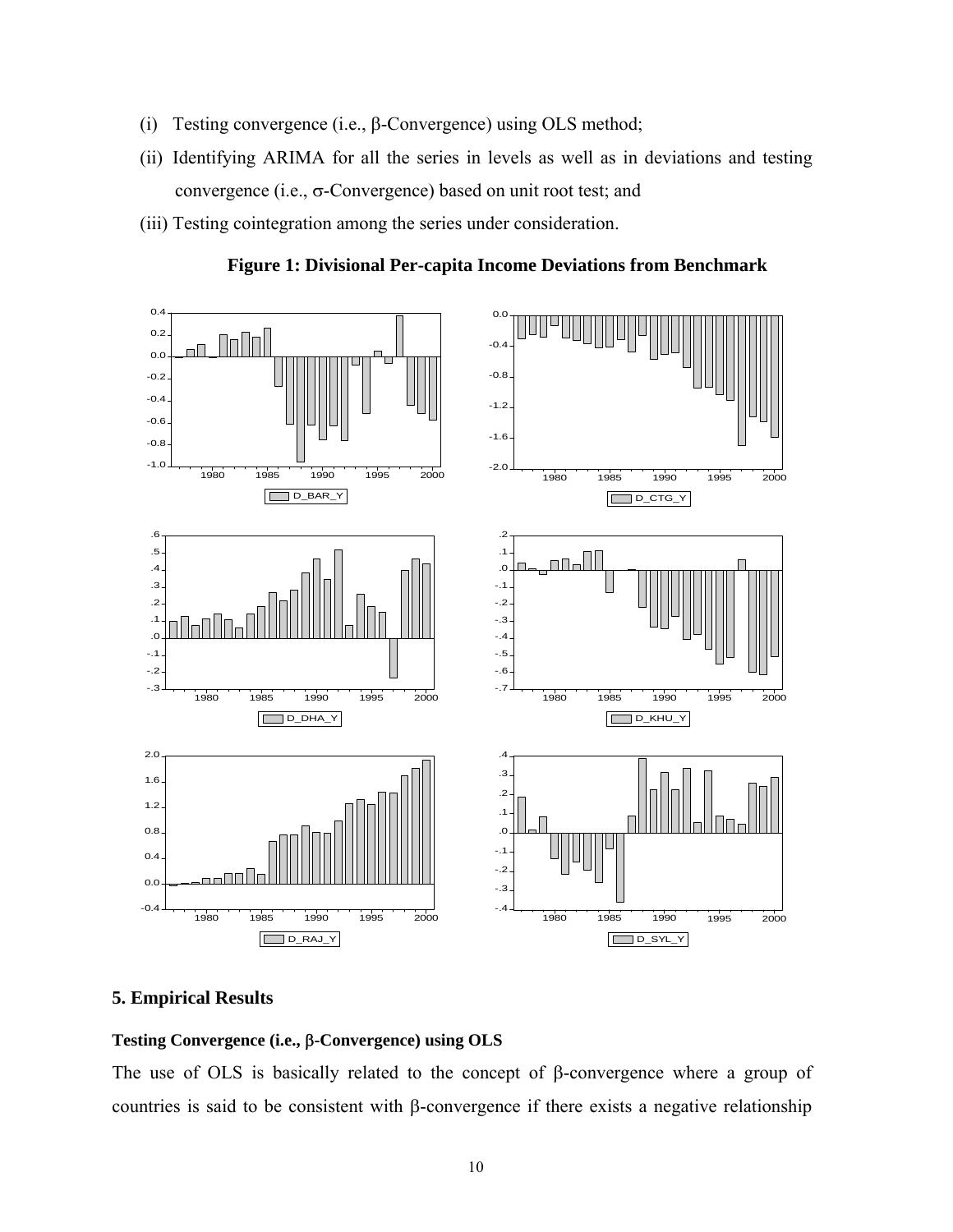between per capita income and subsequent growth rate in per capita income over the next several years. The results OLS confirm the negative relationship between log of initial per capita income and log of per capita income growth over time meaning to have β-convergence among the various divisional per capita incomes in Bangladesh. But the weak level of statistical significance (8%) puts a question mark on the outcome of OLS results (Table 3). With a view to having further investigation on per capita income convergence, more sophisticated and stronger version of testing convergence, such as unit root test has therefore been used.

#### **Table 3: Results from OLS**

| Dependent Variable: Log of per-capita income growth (2000 over 1977) |             |                                    |             |       |  |  |         |
|----------------------------------------------------------------------|-------------|------------------------------------|-------------|-------|--|--|---------|
| Method: Least squares                                                |             |                                    |             |       |  |  |         |
| Included observations: 7 after adjusting endpoints                   |             |                                    |             |       |  |  |         |
| Variable                                                             | Coefficient | Std. Error                         | t-Statistic | Prob. |  |  |         |
| C                                                                    | 6.95        | 0.06                               | 109.35      | 0.00  |  |  |         |
| $LOG$ (Initial income= $Y0$ )                                        | $-0.74$     | 0.34                               | $-2.20$     | 0.08  |  |  |         |
| R-squared                                                            | 0.49        | Mean dependent var.<br>6.84        |             |       |  |  |         |
| Adjusted R-squared                                                   | 0.39        | S.D. dependent var.<br>0.13        |             |       |  |  |         |
| S.E. of regression                                                   | 0.10        | Akaike's info criterion<br>$-1.50$ |             |       |  |  |         |
| Sum squared residual                                                 | 0.05        | Schwarz criterion                  |             |       |  |  | $-1.52$ |
| Log likelihood                                                       | 7.25        | F-statistic<br>4.84                |             |       |  |  |         |
| Durbin-Watson stat                                                   | 2.25        | Prob. (F-statistic)<br>0.08        |             |       |  |  |         |

#### **Testing Convergence (i.e.,** σ**-Convergence) based on Unit Root Test**

We need to identify each of the series in levels before conducting any stationarity and cointegration test required for examining the regional convergence and long-run equilibrium relationship behavior. Box-Jenkins (1976) methodology has been used for initial identification. In order to get convergence in per capita income, we need to have stationarity in deviations for each of the series, which is calculated by deducting each series from the benchmark (average per capita income in this case).

The results of the stationarity tests fail to produce stationarity in any of the series in deviations except for Khulna division which trend stationary. Therefore, the decision about the convergence of per capita income of the six divisions/regions does not lend us much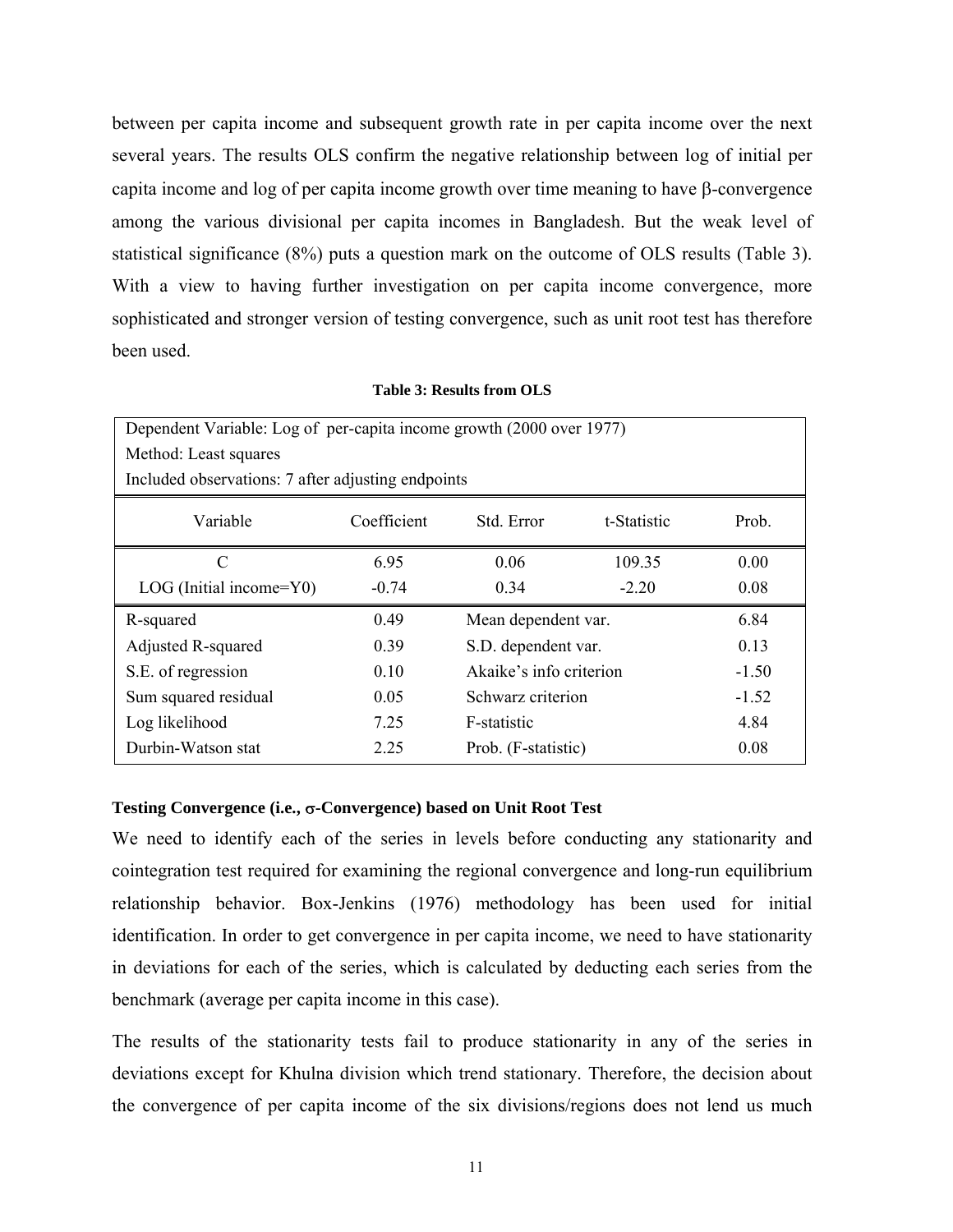convincing evidence in favor of convergence. That is, when we consider average per capita income as benchmark, we fail to reject the null hypothesis of convergence as a whole. The results of the ADF tests are reported in Table 4.

To ensure the robustness of the outcome test, three alternative techniques of unit root tests (ADF, PP, and KPSS) are used in deciding stationarity of the series. All three alternative tests generate the same result regarding the stationary property of the series under consideration. Therefore, the result of non-convergence across six divisional regions is very clear and robust. The economic implications of the above findings are straight forward in that these do not necessarily imply a region with initial low per capita income will grow faster and catch up the richer one in the long run. This means that a slow growing poor division may grow slowly and a fast growing rich division may grow faster forever.

| <b>Series</b>                                                                                                                                                                                                             | without trend                                |                                              |                                              | with trend                                   |                                              |                                              | Decision                                         |
|---------------------------------------------------------------------------------------------------------------------------------------------------------------------------------------------------------------------------|----------------------------------------------|----------------------------------------------|----------------------------------------------|----------------------------------------------|----------------------------------------------|----------------------------------------------|--------------------------------------------------|
|                                                                                                                                                                                                                           | ADF                                          | PP                                           | <b>KPSS</b>                                  | ADF                                          | PP                                           | <b>KPSS</b>                                  |                                                  |
| Per-capita income deviation from avg.<br>Dhaka Division (d dha y)<br>Chittagong Division (d ctg y)<br>Khulna Division (d khu y)<br>Rajshahi Division (d raj y)<br>Barisal Division (d bar y)<br>Sylhet Division (d syl y) | I(1)<br>I(1)<br>I(1)<br>I(1)<br>I(1)<br>I(1) | I(1)<br>I(1)<br>I(1)<br>I(1)<br>I(1)<br>I(1) | I(0)<br>I(1)<br>I(1)<br>I(1)<br>I(0)<br>I(0) | I(1)<br>I(1)<br>I(0)<br>I(1)<br>I(1)<br>I(1) | I(1)<br>I(1)<br>I(0)<br>I(1)<br>I(1)<br>I(1) | I(0)<br>I(1)<br>I(0)<br>I(0)<br>I(0)<br>I(0) | I(1)<br>I(1)<br>$I(0)$ *<br>I(1)<br>I(1)<br>I(1) |

**Table 4: Unit Root Tests for Series as Deviations from Benchmark** 

Notes:

1. I(1) = unit-root, I(0) = stationary and I(0)<sup>\*</sup> = trend stationary.

2. Lag length for ADF tests are decided based on Akaike's information criterion (AIC).

3. Maximum bandwidths for PP and KPSS test are decided based on Newey-West (1994).

4. All tests are performed on the basis of 5% significance level.

#### **Testing Cointegration**

In order to identify if the series have any common factors in the long run, Johansen's cointegration test has been pursued. The results of the Johansen's cointegration test are reported in Tables 5a and 5b respectively for three leading and three lagging regions. The cointegration tests are performed based on the assumptions that there is an intercept and a linear trend in the data with Max-Eigen value being the decider of the rejection of null hypothesis at 5 percent level of significance. The lag length in the model is decided based on Schwarz Information Criteria (SC). The results of cointegration tests, as reported in Tables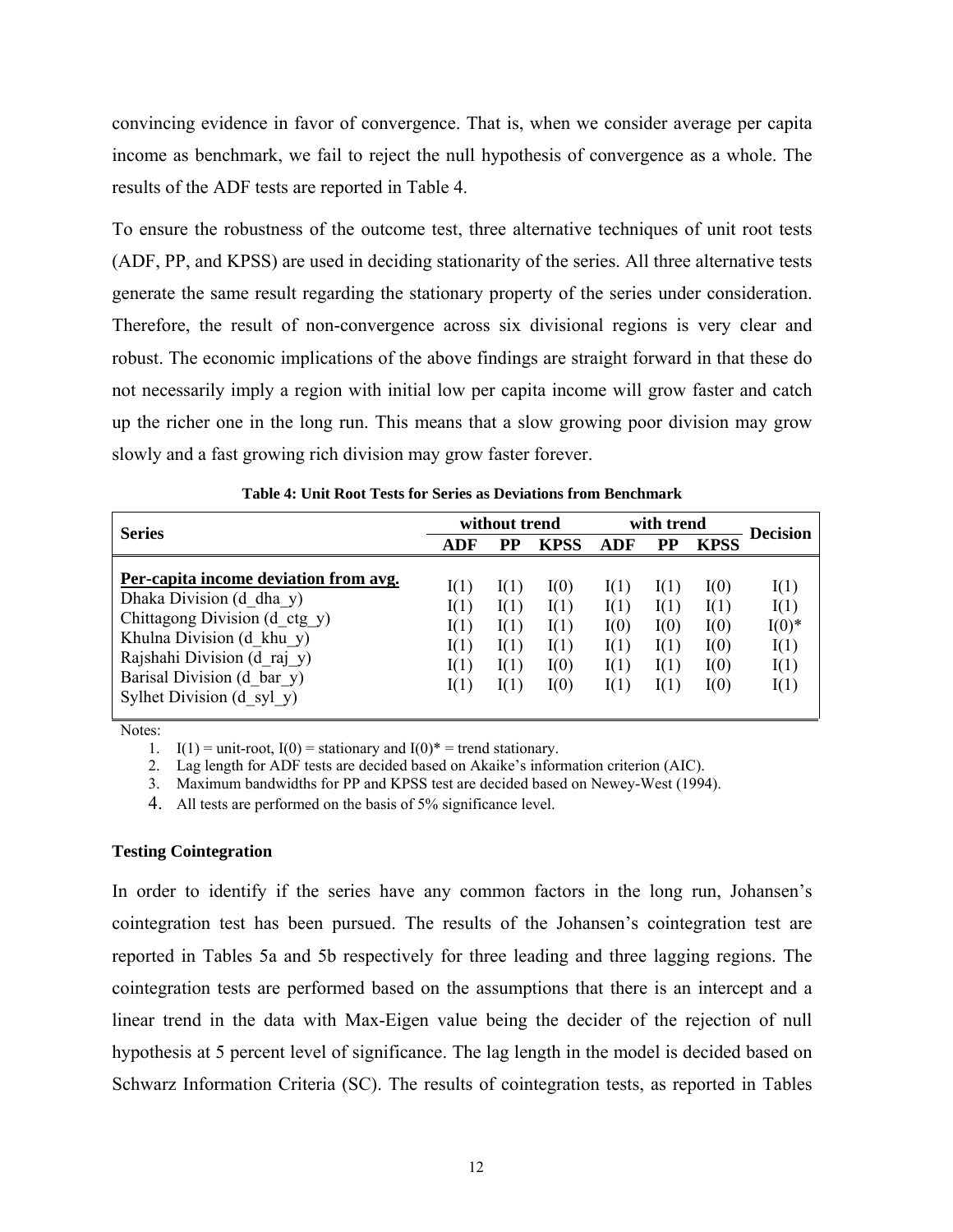5a and 5b, interestingly indicate that there are stable long-run relationship only among the three leading regions and the other selected factors influencing the convergence in the data.

| <b>Series</b>                                                                                                     | Lag length     | <b>Presence of cointegration</b> |
|-------------------------------------------------------------------------------------------------------------------|----------------|----------------------------------|
| All leaders: Chittagong, Barisal, and Khulna                                                                      | $\mathbf{1}$   | Yes(1)                           |
| All leading regional series plus private sector<br>credit: (Chittagong, Barisal, Khulna, and psc)                 | $\overline{2}$ | Yes(1)                           |
| All leading regional series plus gross capital<br>formation: (Chittagong, Barisal, Khulna, and gcap)              | $\mathbf{1}$   | Yes(2)                           |
| All leading regional series plus agriculture<br>machinery, tractors: (Chittagong, Barisal, Khulna,<br>and ag mac) | $\mathbf{1}$   | Yes(1)                           |
| All leading regional series plus electric power<br>consumption: (Chittagong, Barisal, Khulna, and<br>power)       | $\mathbf{1}$   | Yes(2)                           |
| All leading regional series plus fertilizer<br>consumption: (Chittagong, Barisal, Khulna, and<br>fertilizer)      | $\mathbf{1}$   | Yes(1)                           |
| All leading regional series plus literacy rate, adult:<br>(Chittagong, Barisal, Khulna, and literacy)             | $\mathbf{1}$   | Yes(1)                           |
| All leading regional series plus agriculture, value<br>added: (Chittagong, Barisal, Khulna, and agri va)          | 1              | Yes(2)                           |
| All leading regional series plus industry, value<br>added: (Chittagong, Barisal, Khulna, and ind va)              | $\mathbf{1}$   | Yes(2)                           |
| All leading regional series plus service, value<br>added: (Chittagong, Barisal, Khulna, and ser va)               | $\mathbf{1}$   | Yes $(1)$                        |

Note: 1. Intercept and a linear trend in the data are assumed in all cases.

2. Lag length is decided on the basis of Schwarz Information Criteria (SIC).

3. Number in the parenthesis indicates the number of cointegrating relations under the Max-Eigen value test at 5% level.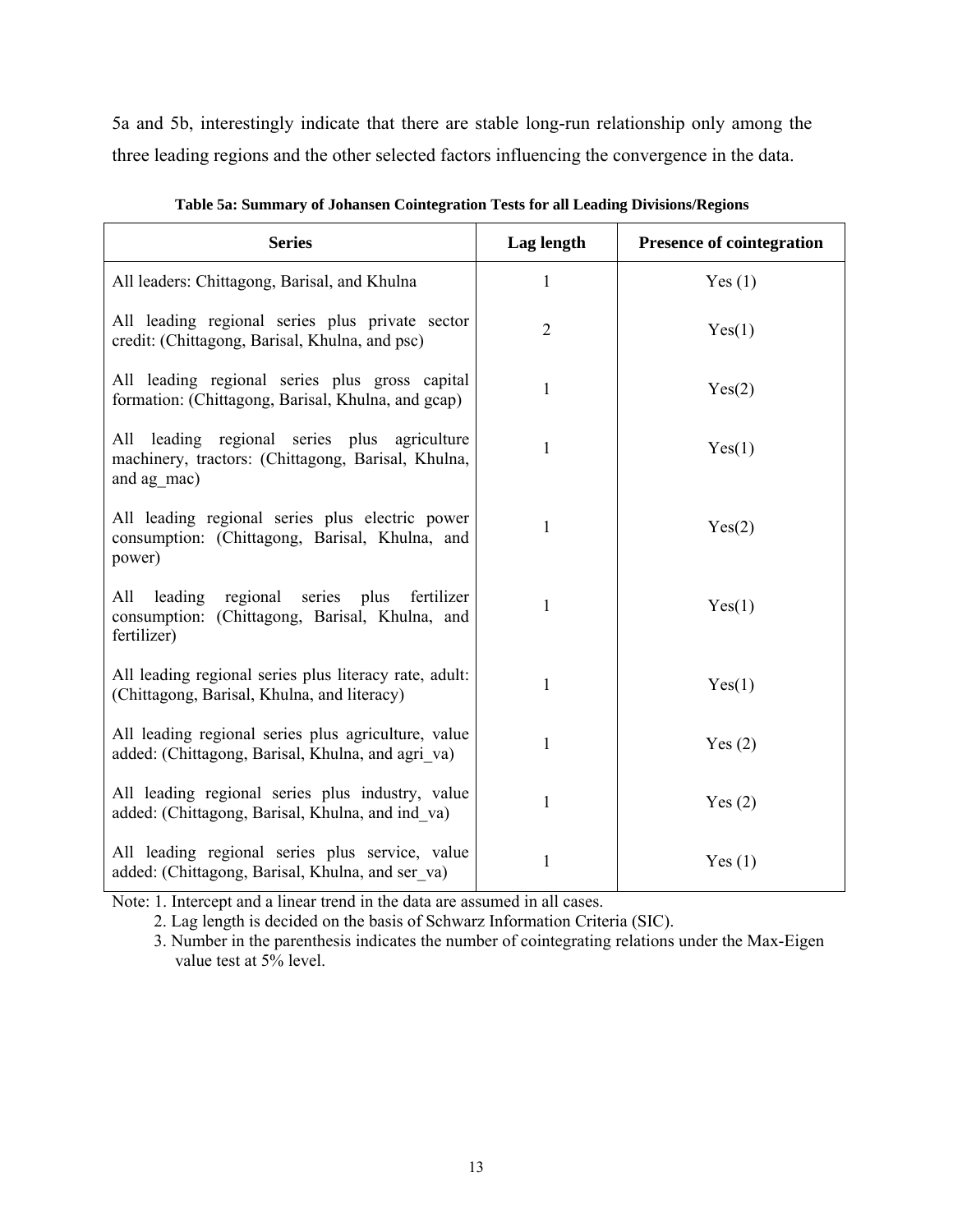| <b>Series</b>                                                                                                                 | Lag length   | <b>Presence of cointegration</b> |
|-------------------------------------------------------------------------------------------------------------------------------|--------------|----------------------------------|
| All laggers: Sylhet, Dhaka, and Rajshahi                                                                                      | 1            | N <sub>0</sub>                   |
| All lagging regional series plus private sector<br>credit: (Sylhet, Dhaka, Rajshahi, and psc)                                 | 1            | N <sub>0</sub>                   |
| All lagging regional series plus gross capital<br>formation: (Sylhet, Dhaka, Rajshahi, and gcap)                              | $\mathbf{1}$ | N <sub>0</sub>                   |
| All lagging regional series plus agriculture<br>machinery, tractors: (Sylhet, Dhaka, Rajshahi, and<br>ag mac)                 | 1            | N <sub>o</sub>                   |
| All lagging regional series plus electric power<br>consumption: (Sylhet, Dhaka, Rajshahi, and power)                          | $\mathbf{1}$ | N <sub>0</sub>                   |
| lagging<br>fertilizer<br>All<br>regional series<br>plus<br>consumption:<br>(Sylhet, Dhaka,<br>Rajshahi,<br>and<br>fertilizer) | 1            | N <sub>0</sub>                   |
| All lagging regional series plus literacy rate, adult:<br>(Sylhet, Dhaka, Rajshahi, and literacy)                             | 1            | N <sub>0</sub>                   |
| All lagging regional series plus agriculture, value<br>added: (Sylhet, Dhaka, Rajshahi, and agri va)                          | 1            | N <sub>0</sub>                   |
| All lagging regional series plus industry, value<br>added: (Sylhet, Dhaka, Rajshahi, and ind va)                              | 1            | N <sub>o</sub>                   |
| All lagging regional series plus service, value<br>added: (Sylhet, Dhaka, Rajshahi, and ser va)                               | 1            | N <sub>0</sub>                   |

#### **Table 5b: Summary of Johansen Cointegration Tests for all Lagging Divisions/Regions**

Note: 1. Intercept and a linear trend in the data are assumed in all cases.

2. Lag length is decided on the basis of Schwarz Information Criteria (SC).

3. Number in the parenthesis indicates the number of cointegrating relations under the Max-Eigen value test at 5% level.

The findings of the co-integration test imply that only the leading regions have long-run equilibrium relation with selected factors affecting per capita income, namely private sector credit as a percent of GDP, use of agricultural machinery and tractors, electric power consumption, fertilizer consumption, adult literacy rate, gross capital formation as percent of GDP, and value added by agriculture, industry, and services sectors as shares of GDP. On the other hand, the per capita income of any lagging region has no long-run equilibrium relationship with the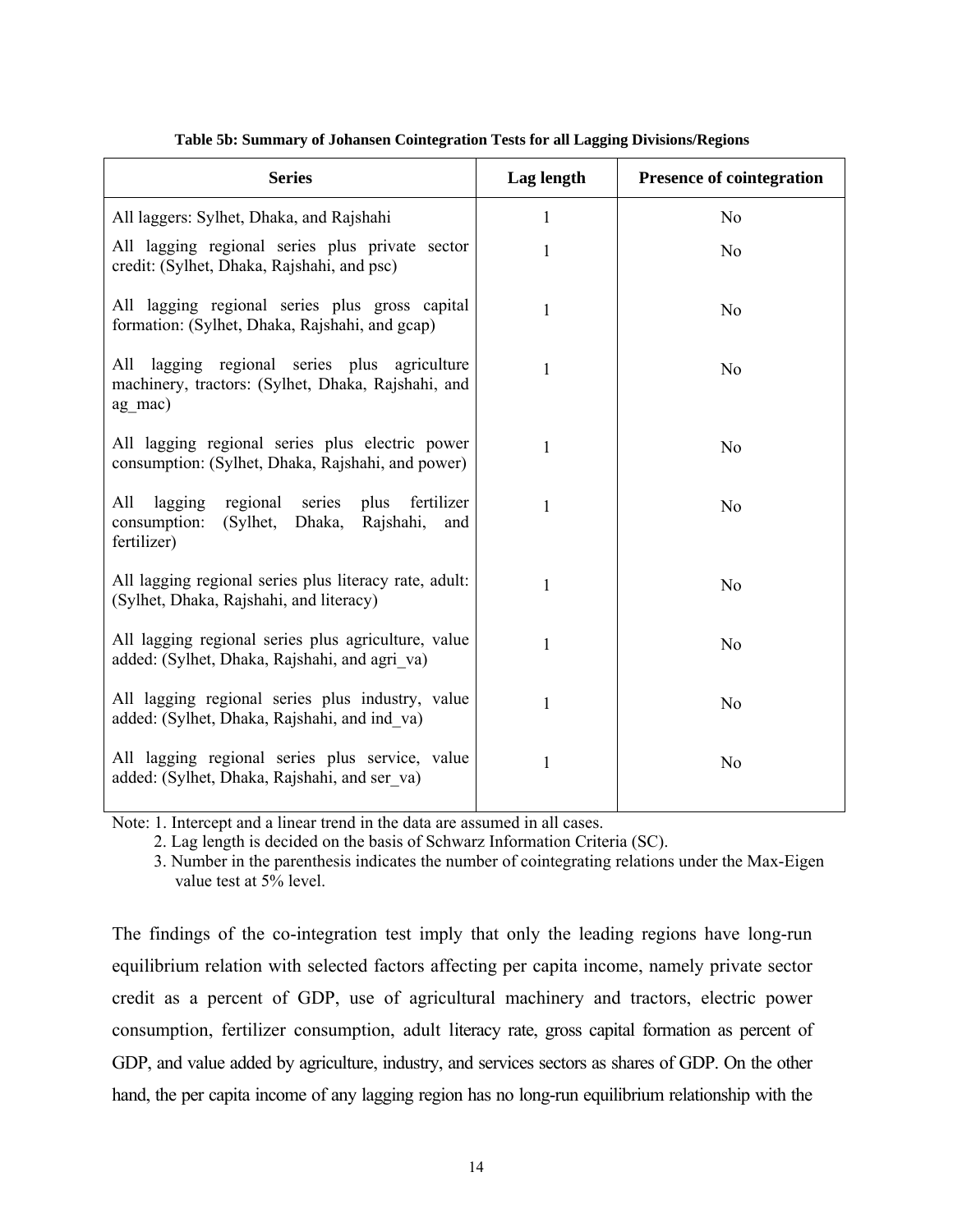selected factors of convergence as they lack any co-integration among them explaining the failure of catching up the leading regions overtime.

The results of non-convergence of this paper are in line with several other time series studies of income convergence (Durlauf 1995, Quah 1992). This study, however, differs from the existing studies on account of its application of the time series approach to various regions of a single economy instead of different economies. The testing of convergence across regions of a single country is more appropriate due to less heterogeneity of different socio-economic factors than those across nations. The outcome of non-convergence of the current study contradicts the findings of Hossain (2006) reporting evidence in support of convergence across regions in Bangladesh. It should, however, be mentioned that his study uses different techniques as well as definition of convergence compared with the ones used in the present study. While Hossain (2006) used the definition of conditional β-convergence based the OLS method, the present study uses definitions of δ-convergence based on purely time series technique i.e., unit-root test.

## **6. Conclusions**

The present study employs unit-roots and co-integration procedures including simple OLS technique to test the existence of income convergence across six divisional regions in Bangladesh. The empirical evidence presented in the paper provides very little support in favor of the convergence hypothesis. The outcome of non-convergence among the regions has important policy implications in terms of intensifying infrastructural as well as technological and financial support to the lagging regions. The absence of co-integration among the lagging regions and the factors affecting per capita income explains why these lagging regions fail to catch up the leading regions overtime because they lack any long-run equilibrium relationship among them. In order to instigate a forceful movement in the lagging or poorer regions more supportive attentions are, therefore, needed to those regions. As the laggings regions have relatively low per capita income, more of the poorer people are living in those regions. Any policy that addresses those poorer people with necessary income generating measures seems to an appropriate strategy for expediting per capital income convergence across regions in Bangladesh**.** It is therefore worth mentioning that as per as the issue of convergence is concerned, the current strategy of pro-poor growth seems to be an appropriate policy option for Bangladesh.